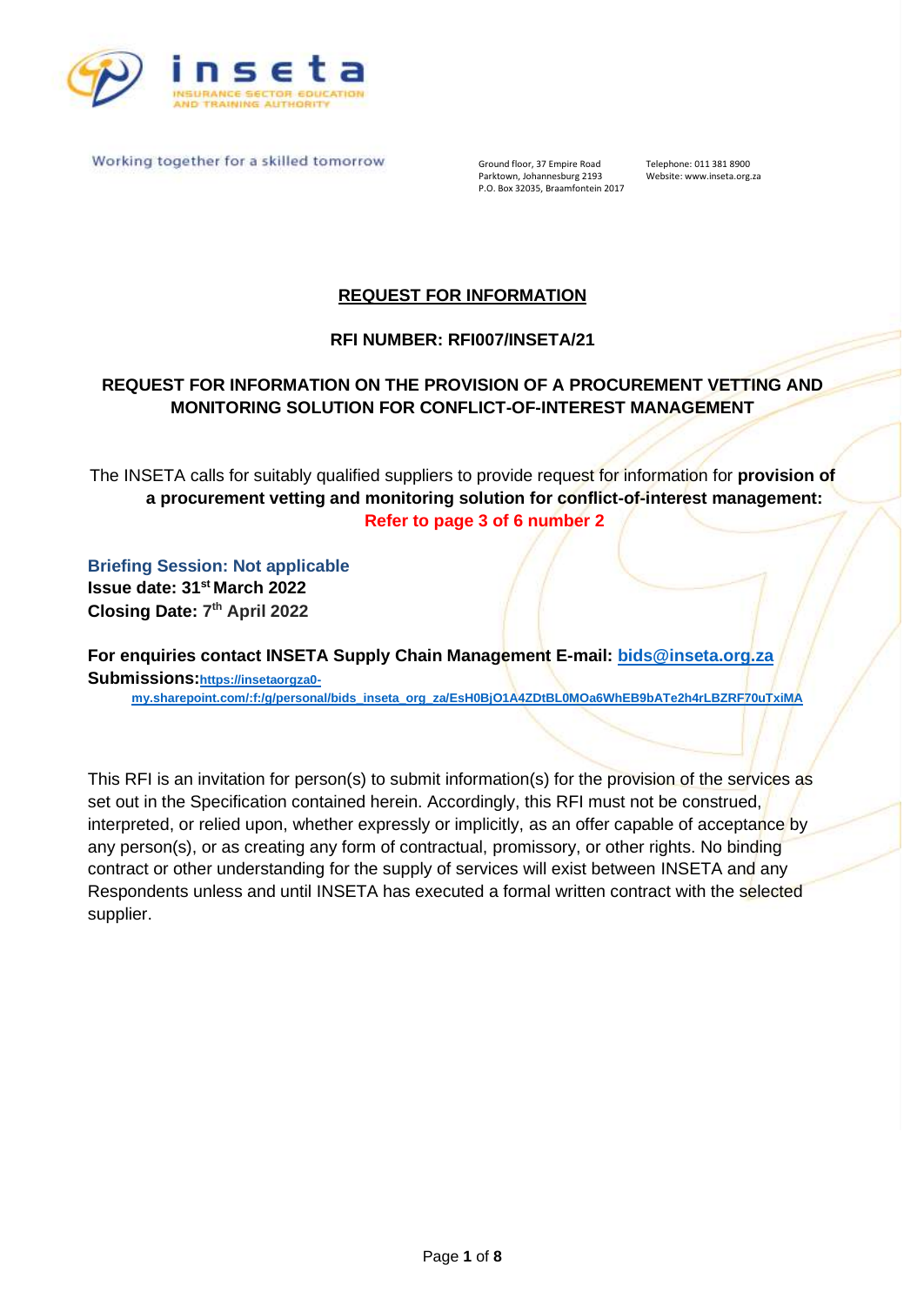

Ground floor, 37 Empire Road Telephone: 011 381 8900<br>Parktown, Johannesburg 2193 Website: www.inseta.org.za Parktown, Johannesburg 2193 Website: www.inseta.org.za P.O. Box 32035, Braamfontein 2017

### **INSETA**

#### **REQUEST FOR INFORMATION (RFI)**

# **RFI NUMBER : RFI 007/INSETA/21 RFI TITLE : PROVISION OF A PROCUREMENT VETTING AND MONITORING SOLUTION FOR CONFLICT-OF-INTEREST MANAGEMENT**

#### **EXPECTED TIMEFRAME**

| <b>RFI PROCESS</b>                | <b>EXPECTED DATES</b>                                                    |
|-----------------------------------|--------------------------------------------------------------------------|
| <b>RFI</b><br>Advertisement       |                                                                          |
| Date                              |                                                                          |
| <b>RFI</b> Available from         |                                                                          |
| <b>Compulsory Briefing</b>        |                                                                          |
| Session Date                      | N/A                                                                      |
| & Time                            |                                                                          |
| Venue for Briefing                | N/A                                                                      |
| Session                           |                                                                          |
| <b>Closing Date</b><br><b>RFI</b> |                                                                          |
| and Time                          |                                                                          |
| <b>Electronics</b>                | https://insetaorgza0-                                                    |
| <b>Submission</b>                 | my.sharepoint.com/:f:/g/personal/bids_inseta_org_za/EsH0BjO1A4ZDtBL0MOa6 |
|                                   | WhEB9bATe2h4rLBZRF70uTxiMA                                               |
| Contact details                   | bids@inseta.org.za                                                       |
|                                   |                                                                          |

INSETA retains the right to change the timeframe whenever necessary and for whatever reason it deems fit.

Respondents interested in participating must register their interest by providing company name, contact person, telephone, cell number and email address to INSETA, please indicate RFI number on the subject line. This will ensure that any addenda and clarification to this RFI are communicated to all participants.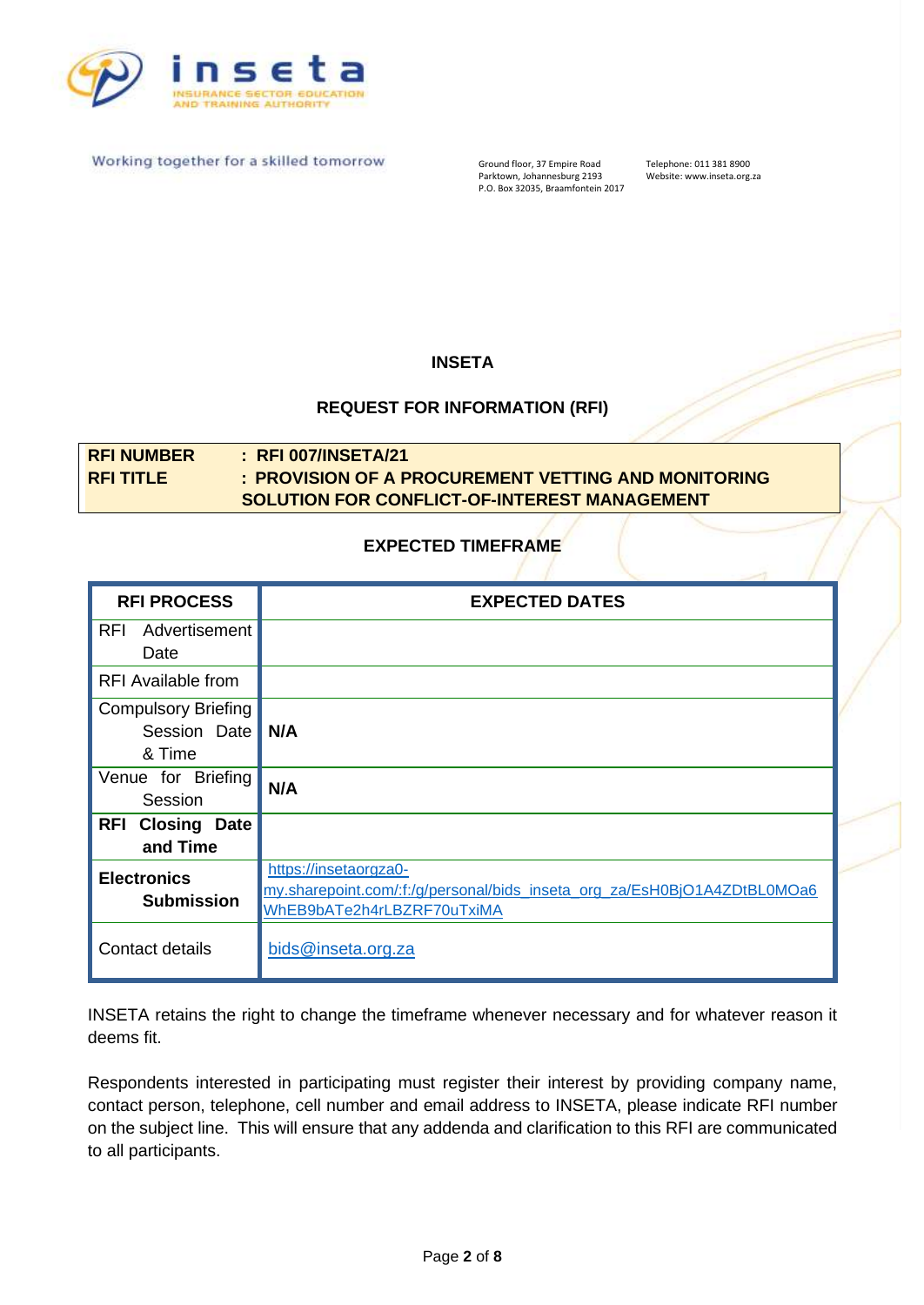

Ground floor, 37 Empire Road Telephone: 011 381 8900<br>Parktown, Johannesburg 2193 Website: www.inseta.org.za Parktown, Johannesburg 2193 Website: www.inseta.org.za P.O. Box 32035, Braamfontein 2017

#### **1. MANDATORY DOCUMENTS**

1.1 CSD report (Central Supplier Database)

#### **2. DEFINITIONS**

- **2.1** "RFI" a request for information, which is a written official enquiry document encompassing all the terms and conditions of the information in a prescribed or stipulated form.
- **2.2** "**RFI response**" a written response in a prescribed form in response to an RFI.
- **2.3** "Respondent" any person (natural or juristic) who forwards an acceptable RFI in response to this RFI with the intention of being the main contractor should the RFI be awarded through a competitive bid process.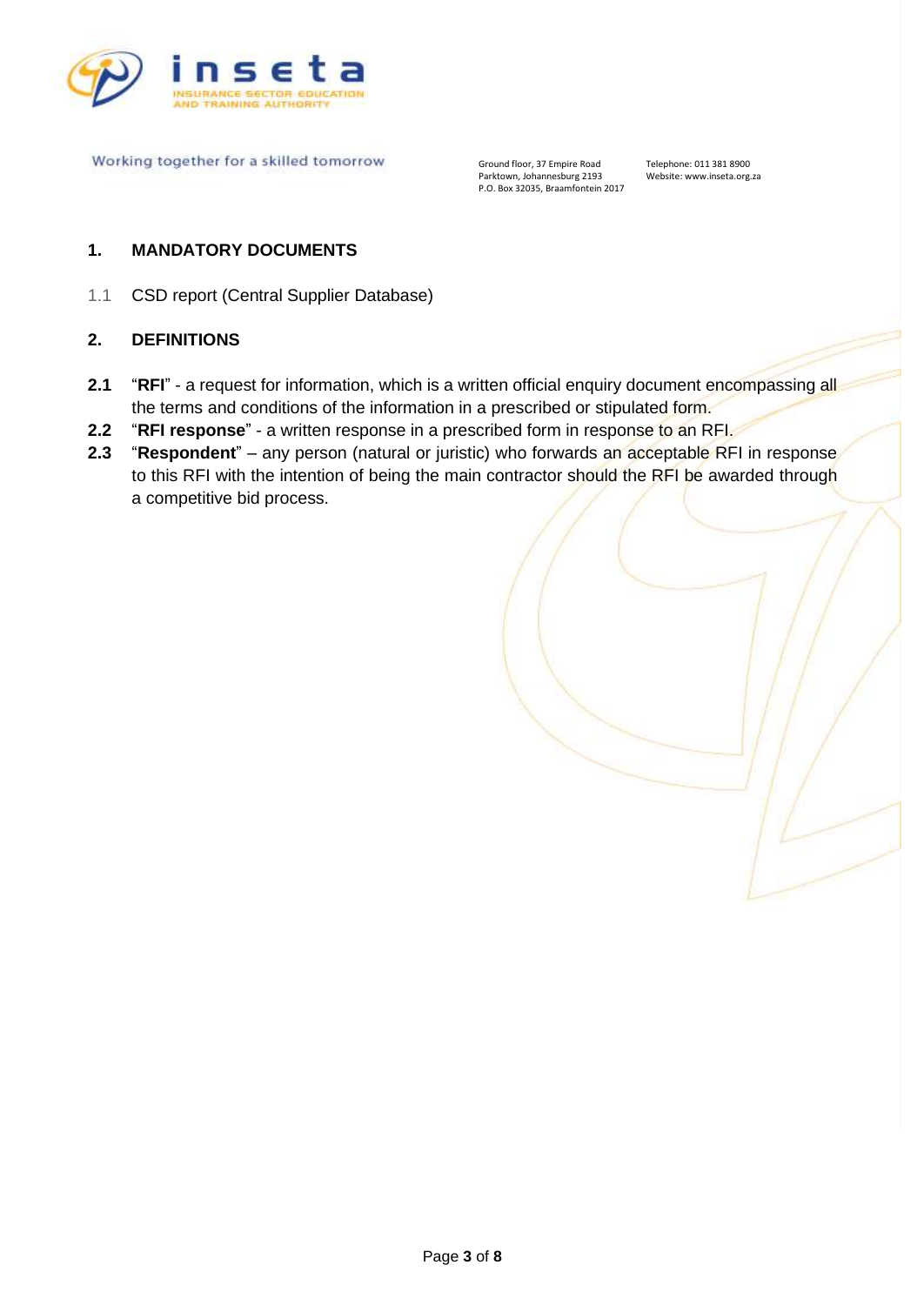

Ground floor, 37 Empire Road Telephone: 011 381 8900<br>Parktown, Johannesburg 2193 Website: www.inseta.org.za Parktown, Johannesburg 2193 P.O. Box 32035, Braamfontein 2017

#### **3. CONFIDENTIALITY**

 All information related to this request for information both during and after completion is to be treated with strict confidence. Should the need however arise to divulge any information gleaned from the service which is either directly or indirectly related to the INSETA, written approval to divulge such information will have to be obtained from INSETA.

 The Respondents must ensure that confidential information is: maintained confidential; not disclosed to or used by any unauthorised person; so as to prevent any disclosure or unauthorised use with at least the standard of care that Respondents maintain to protect their own confidential information; only used for the purpose of considering and responding to this RFI; and not reproduced in any form except as required for the purpose of considering and responding to this RFI. Respondents must ensure that: access to confidential information is only given to those of its partners, officers, employees and advisers who require access for the purpose of considering and responding to this RFI; and those partners, officers, employee and advisers are informed of the confidential information section and keep that information confidential. This bid remains at all times the property of the INSETA. No rights other than as provided in this bid and in respect of the confidential information are granted or conveyed to bidder/s

 $\mathcal{L}_\mathcal{L}$  , and the contract of the contract of the contract of the contract of the contract of the contract of the contract of the contract of the contract of the contract of the contract of the contract of the cont

| Name of Respondent: |  |  |  |
|---------------------|--|--|--|
|                     |  |  |  |

Physical Address:

Respondent's contact person: Name: \_\_\_\_\_\_\_\_\_\_\_\_\_\_\_\_\_\_\_\_\_\_\_\_\_\_\_\_\_\_\_\_\_\_\_\_

Mobile:  $\blacksquare$ 

 $Fax.:$ 

E-mail address: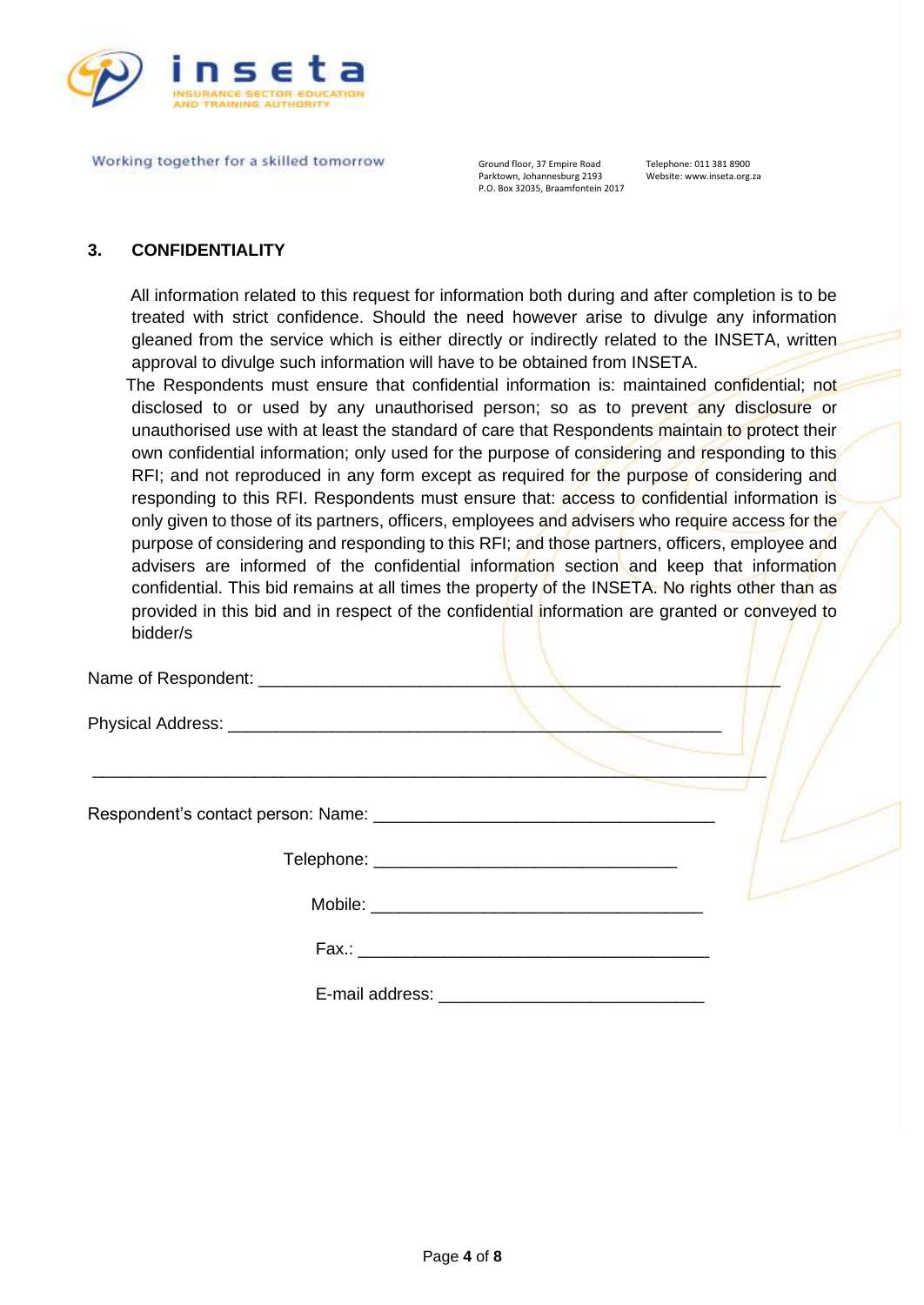

Ground floor, 37 Empire Road Telephone: 011 381 8900<br>Parktown, Johannesburg 2193 Website: www.inseta.org.za Parktown, Johannesburg 2193 P.O. Box 32035, Braamfontein 2017

#### **4. The manner of submission of the RFI**

- **4.1** Respondent shall submit RFI response in accordance with the prescribed manner.
- **4.2** Respondent shall submit to [bids@inseta.org.za](mailto:bids@inseta.org.za)
- **4.3** The subject line on the email submission must be clearly marked with the responding organisation's name and RFI number and description of RFI.
- **4.4** All additions to the information documents i.e., appendices, supporting documentation, photographs, technical specifications, and other support documentation covering suggested solutions etc. shall be neatly bound as part of the SCHEDULE concerned.

#### **5. SITUATIONAL ANALYSIS**

#### **5.1 Background**

 The Insurance Sector Education and Training Authority (INSETA) is a public entity listed in schedule 3A of the PFMA and was established in March 2000. The INSETA must, in accordance with any prescribed requirements to perform in accordance with the Skills Development Act (SDA), the Skills Development Levies Act (SDLA), the Public Finance Management Act (PFMA), any other relevant legislation and the Constitution.

The objective of this request is to appoint an experienced service provider for the **Provision of a procurement vetting and monitoring solution for conflict-of-interest management.**

#### **5.2. Scope Of work**

| Solution to perform the<br>following verifications: | <b>Description of</b><br>verification                                                                                                                                                                                                      | <b>Default / Optional</b><br><b>On-going monitoring</b>  |  |
|-----------------------------------------------------|--------------------------------------------------------------------------------------------------------------------------------------------------------------------------------------------------------------------------------------------|----------------------------------------------------------|--|
| <b>Company Registration</b><br><b>Information</b>   | Does the company<br>registration number exist?<br>What is the status of the<br>business?<br>In Business, Liquidated / In<br>Liquidation,<br>Voluntary Liquidation,<br>Deregistration in Progress /<br>Final, Conversation from<br>CC to CO | Default verification<br>Automatic<br>On-going Monitoring |  |
| <b>Directorships</b>                                | 3 levels in terms of the<br>structure of the company<br>Status of the Director -<br>Active, Resigned or<br>suspended,                                                                                                                      | Default verification<br>Automatic<br>On-going Monitoring |  |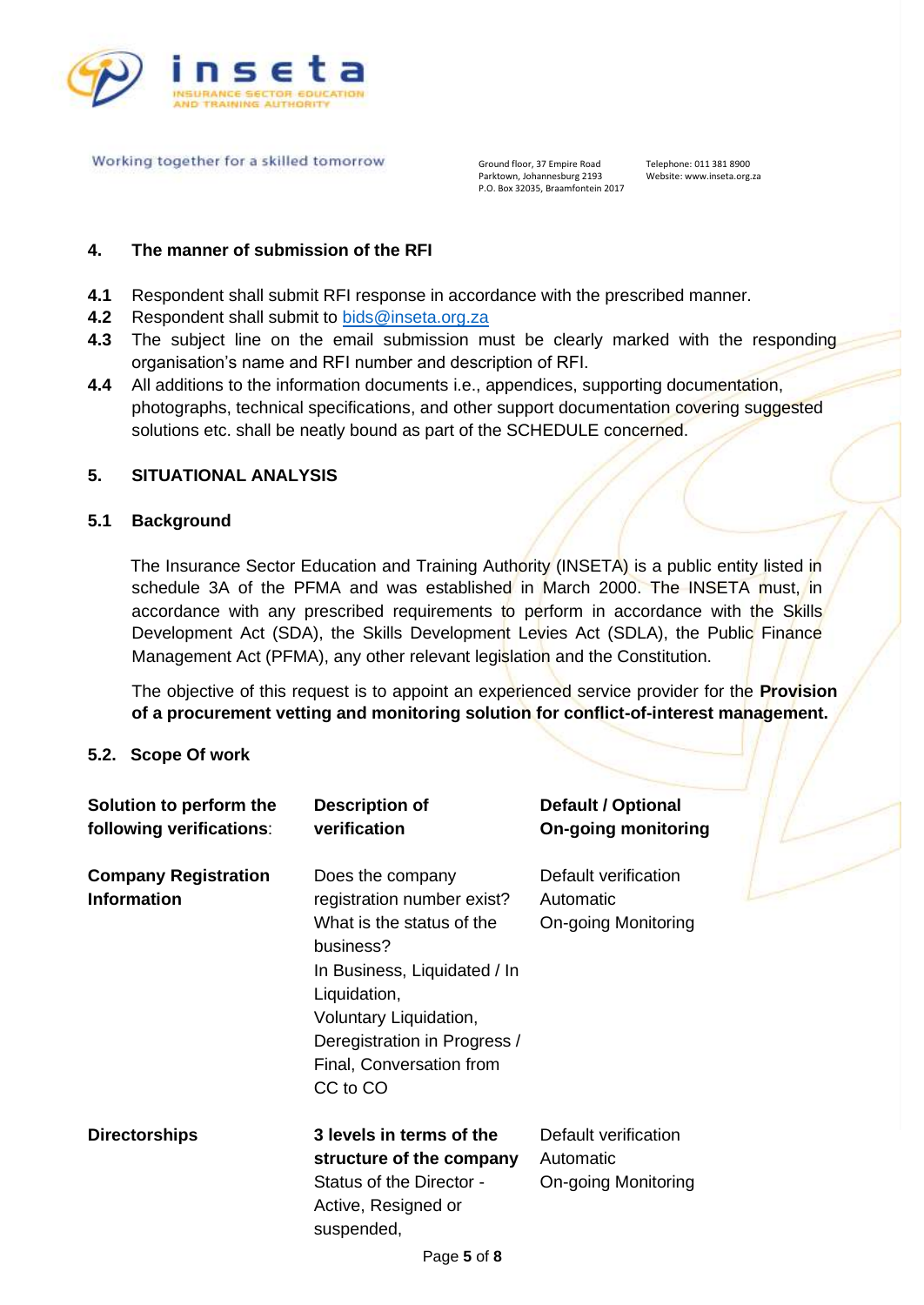

Ground floor, 37 Empire Road Telephone: 011 381 8900<br>Parktown, Johannesburg 2193 Website: www.inseta.org.za Parktown, Johannesburg 2193 Website: www.inseta.org.za P.O. Box 32035, Braamfontein 2017

Type of Directorship (Active, Alternating

Director, Member, Trustee Member)

**VAT Verification** Vat number provided verified at SARS If no vat number is provided, verify if the company is vat registered with SARS and provide the SARS Vat number. Default verification Automatic On-going Monitoring

**Fraud Listing** The system must verify if any of the directors of the vendors are on any of the South African Fraud Prevention Services databases. Default verification **Automatic** On-going Monitoring

**Property Information** The system must verify if any property has been transferred from the vendor to an employee or if a vendor and an employee share property. Default verification Automatic On-going Monitoring

**Non-preferred Vendor Check**  Verify if vendor or employee is a nonpreferred vendor/employee. Block the vendor and block all the potential vendors associated with the directors of that vendor. The system must perform a National Treasury check. Default verification Automatic On-going Monitoring

**Judgements Verify if there are any** Judgements against the vendor. Default verification Automatic On-going Monitoring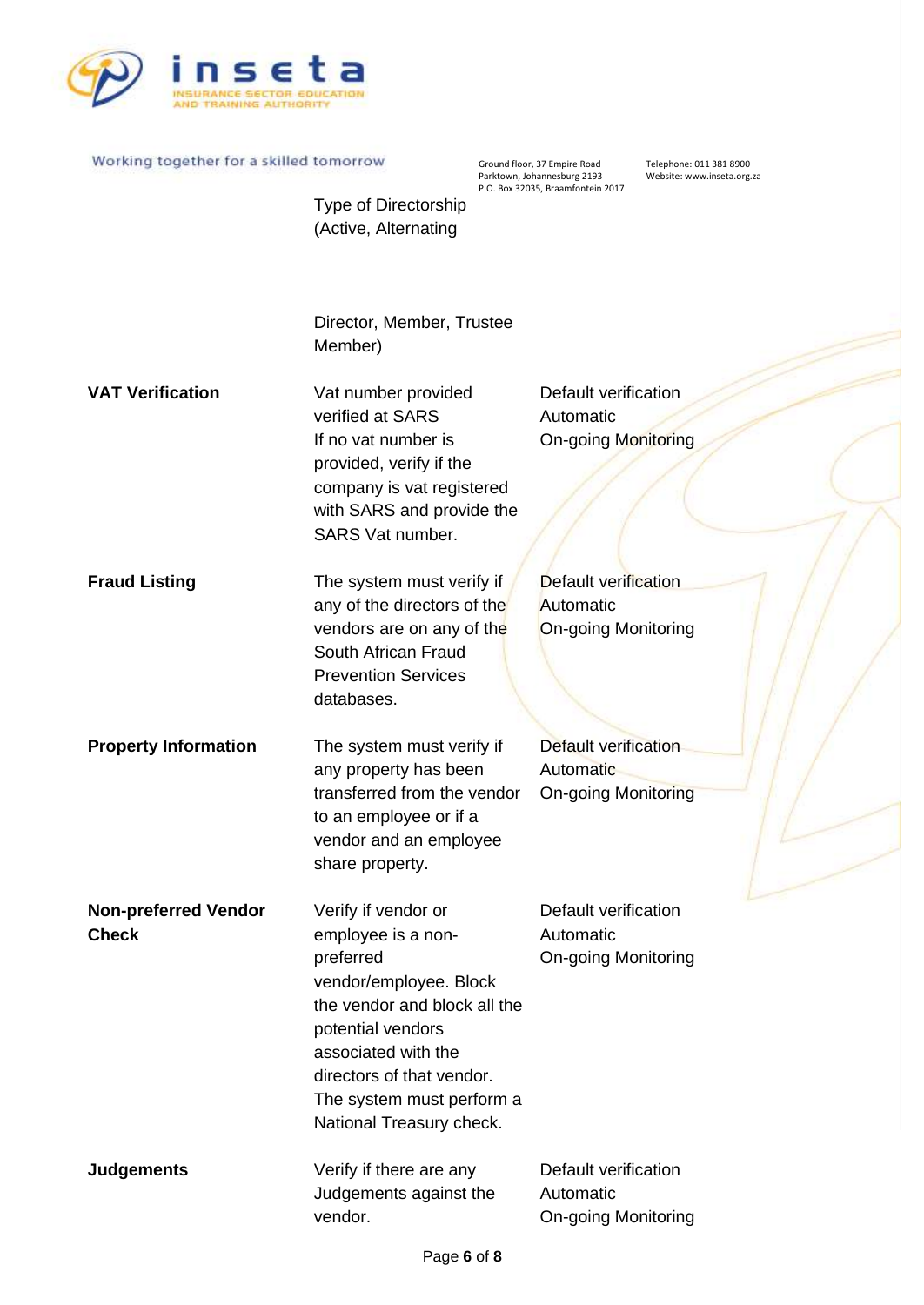

| Working together for a skilled tomorrow    |                                                                                                                     | Ground floor, 37 Empire Road<br>Parktown, Johannesburg 2193<br>P.O. Box 32035, Braamfontein 2017 |               | Telephone: 011 381 8900<br>Website: www.inseta.org.za |
|--------------------------------------------|---------------------------------------------------------------------------------------------------------------------|--------------------------------------------------------------------------------------------------|---------------|-------------------------------------------------------|
| <b>B-BBEE Verification</b>                 | The system must be able<br>to verify BEE certificates<br>and aid with collating the<br>certificates from suppliers. |                                                                                                  | Optional      |                                                       |
| <b>Bank Account</b><br><b>Verification</b> | The system must have the<br>ability to do bank account<br>information verification.                                 |                                                                                                  | Transactional |                                                       |
| <b>Credit Check</b>                        | The system must be able<br>to conduct a credit report<br>check on individuals and<br>companies.                     |                                                                                                  | Transactional |                                                       |